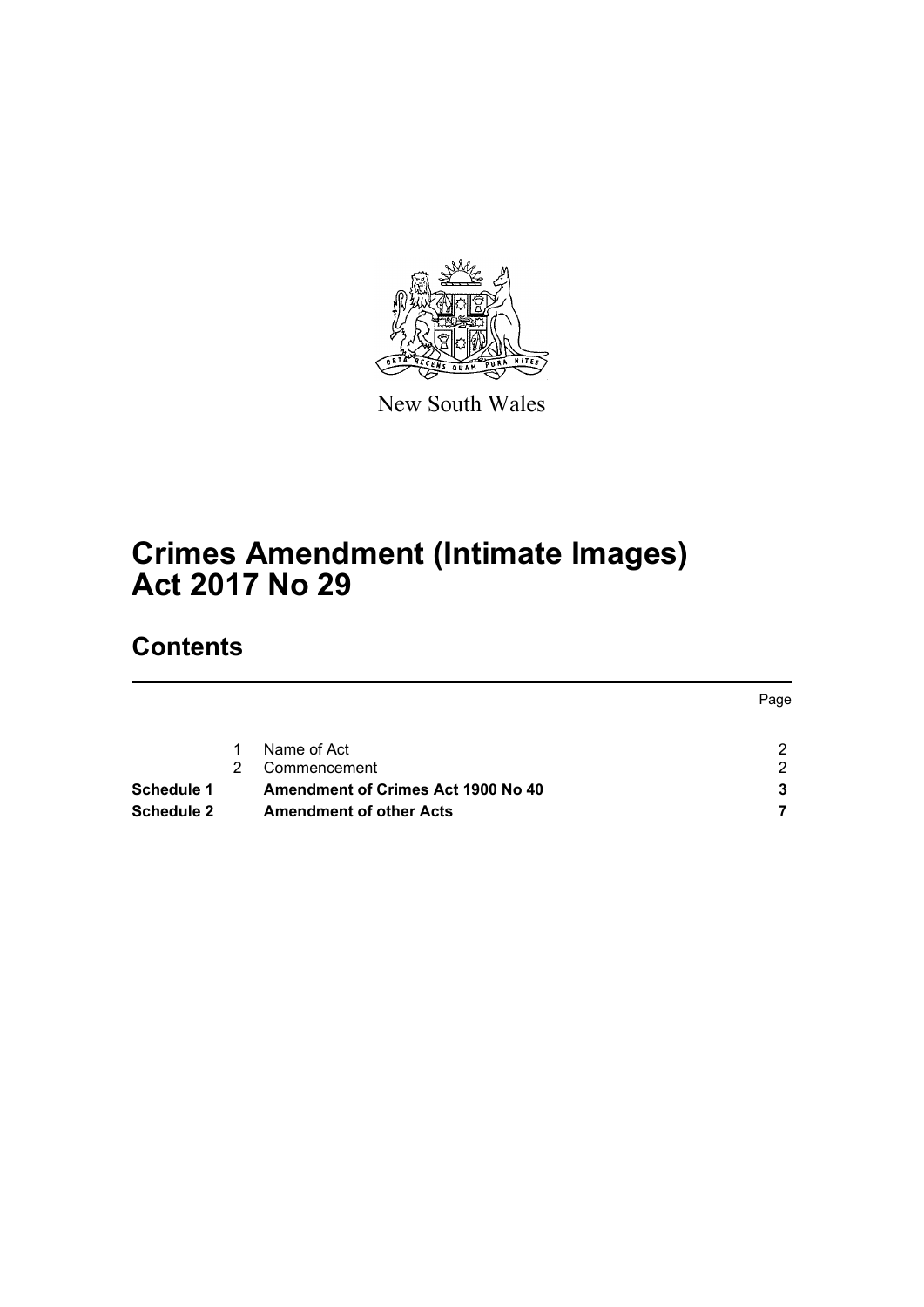

New South Wales

# **Crimes Amendment (Intimate Images) Act 2017 No 29**

Act No 29, 2017

An Act to amend the *Crimes Act 1900* to create offences relating to the non-consensual recording and distribution of intimate images; and for other purposes. [Assented to 27 June 2017]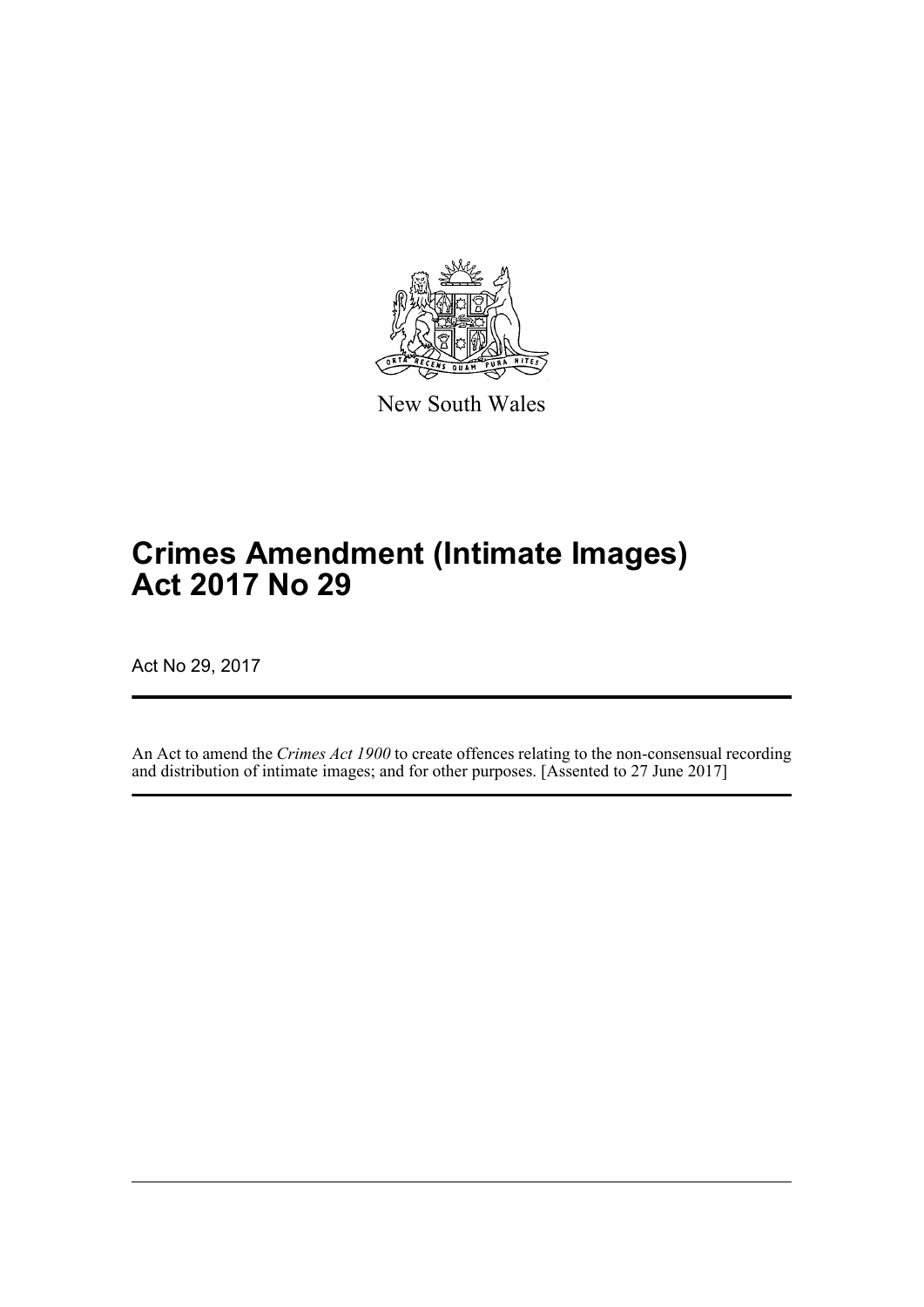Crimes Amendment (Intimate Images) Act 2017 No 29 [NSW]

## <span id="page-2-0"></span>**The Legislature of New South Wales enacts:**

#### **1 Name of Act**

This Act is the *Crimes Amendment (Intimate Images) Act 2017*.

#### <span id="page-2-1"></span>**2 Commencement**

This Act commences on a day or days to be appointed by proclamation.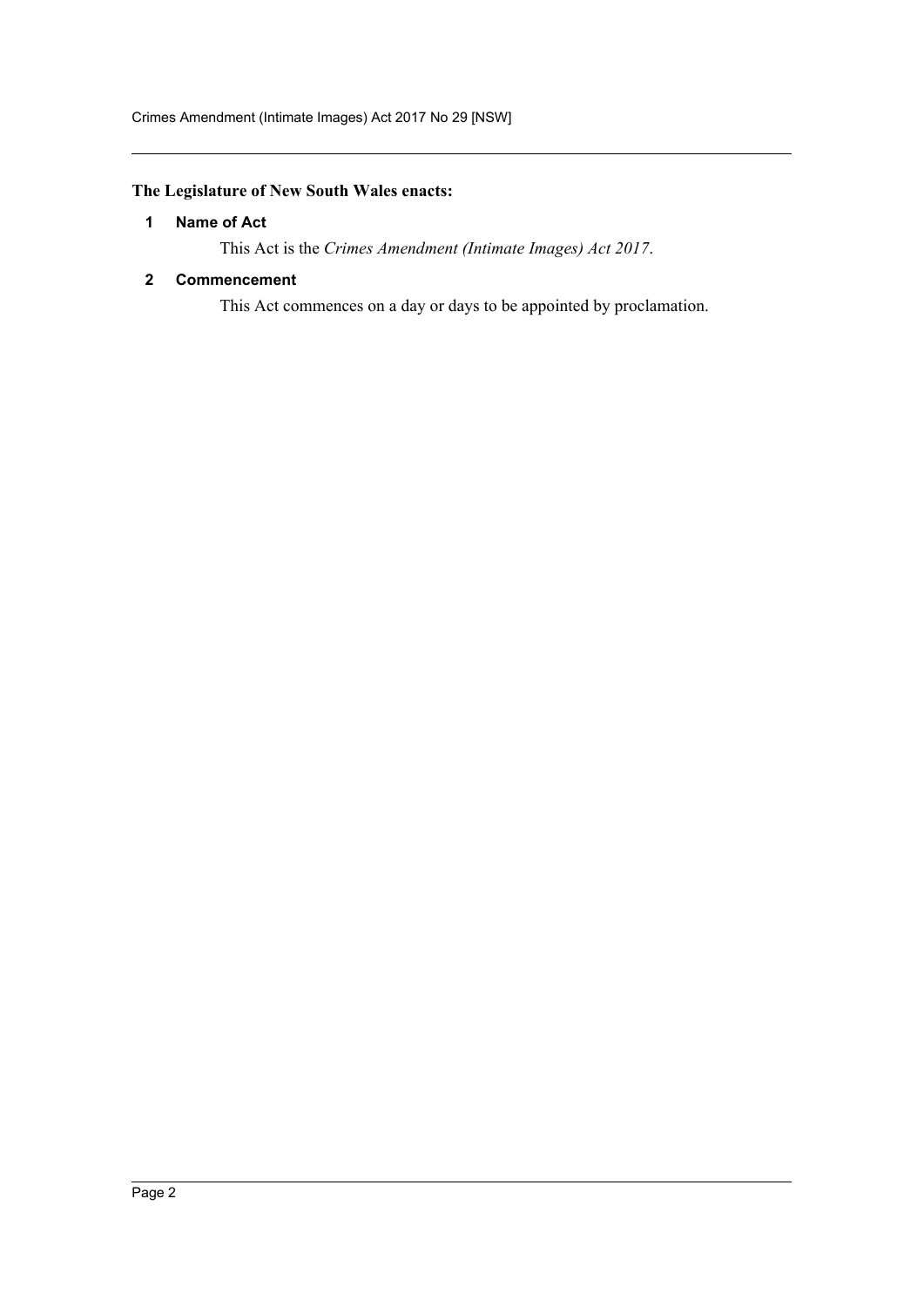# <span id="page-3-0"></span>**Schedule 1 Amendment of Crimes Act 1900 No 40**

#### **[1] Section 91I Definitions**

Omit the definition of *private parts* from section 91I (1). Insert instead:

#### *private parts* means:

- (a) a person's genital area or anal area, whether bare or covered by underwear, or
- (b) the breasts of a female person, or transgender or intersex person identifying as female.

#### **[2] Part 3, Division 15C**

Insert after Division 15B:

## **Division 15C Recording and distributing intimate images**

#### **91N Definitions**

(1) In this Division:

*distribute* includes:

- (a) send, supply, exhibit, transmit or communicate to another person, or
- (b) make available for viewing or access by another person,

whether in person or by electronic, digital or any other means.

#### *engaged in a private act* means:

- (a) in a state of undress, or
- (b) using the toilet, showering or bathing, or
- (c) engaged in a sexual act of a kind not ordinarily done in public, or
- (d) engaged in any other like activity.
- *image* means a still or moving image, whether or not altered.

#### *intimate image* means:

- (a) an image of a person's private parts, or of a person engaged in a private act, in circumstances in which a reasonable person would reasonably expect to be afforded privacy, or
- (b) an image that has been altered to appear to show a person's private parts, or a person engaged in a private act, in circumstances in which a reasonable person would reasonably expect to be afforded privacy.

#### *private parts* means:

- (a) a person's genital area or anal area, whether bare or covered by underwear, or
- (b) the breasts of a female person, or transgender or intersex person identifying as female.

*record* an image means record, take or capture an image, by any means.

(2) A person may be regarded as having distributed an image to another person whether or not the other person views or accesses the image.

#### **91O Meaning of consent in intimate image offences**

- (1) This section applies to all offences under this Division.
- (2) A person consents to the recording of an intimate image if the person freely and voluntarily agrees to the recording of the intimate image.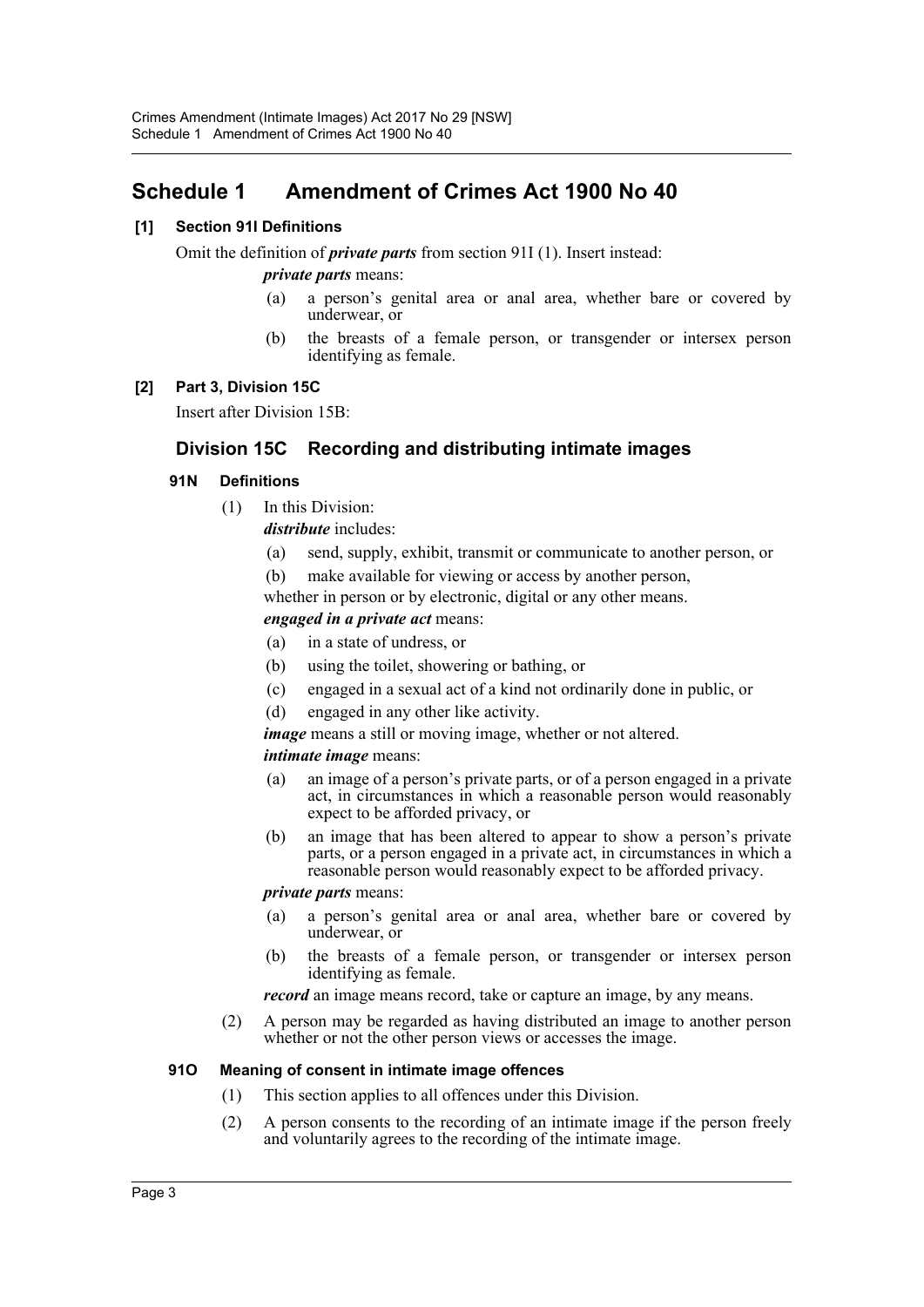- (3) A person consents to the distribution of an intimate image if the person freely and voluntarily agrees to the distribution of the intimate image.
- (4) A person who consents to the recording or distribution of an image on a particular occasion is not, by reason only of that fact, to be regarded as having consented to the recording or distribution of that image or any other image on another occasion.
- (5) A person who consents to the distribution of an image to a particular person or in a particular way is not, by reason only of that fact, to be regarded as having consented to the distribution of that image or any other image to another person or in another way.
- (6) A person who distributes an image of himself or herself is not, by reason only of that fact, to be regarded as having consented to any other distribution of the image.
- (7) A person does not consent to the recording or distribution of an intimate image:
	- (a) if the person is under the age of 16 years or does not otherwise have the capacity to consent, including because of cognitive incapacity, or
	- (b) if the person does not have the opportunity to consent because the person is unconscious or asleep, or
	- (c) if the person consents because of threats of force or terror (whether the threats are against, or the terror is instilled in, that person or any other person), or
	- (d) if the person consents because the person is unlawfully detained.
- (8) This section does not limit the grounds on which it may be established that a person does not consent to the recording or distribution of an intimate image.

#### **91P Record intimate image without consent**

- (1) A person who intentionally records an intimate image of another person:
	- (a) without the consent of the person, and
	- (b) knowing the person did not consent to the recording or being reckless as to whether the person consented to the recording,

is guilty of an offence.

Maximum penalty: 100 penalty units or imprisonment for 3 years, or both.

(2) A prosecution of a person under the age of 16 years for an offence against this section is not to be commenced without the approval of the Director of Public Prosecutions.

#### **91Q Distribute intimate image without consent**

- (1) A person who intentionally distributes an intimate image of another person:
	- (a) without the consent of the person, and
	- (b) knowing the person did not consent to the distribution or being reckless as to whether the person consented to the distribution,

is guilty of an offence.

Maximum penalty: 100 penalty units or imprisonment for 3 years, or both.

(2) A prosecution of a person under the age of 16 years for an offence against this section is not to be commenced without the approval of the Director of Public Prosecutions.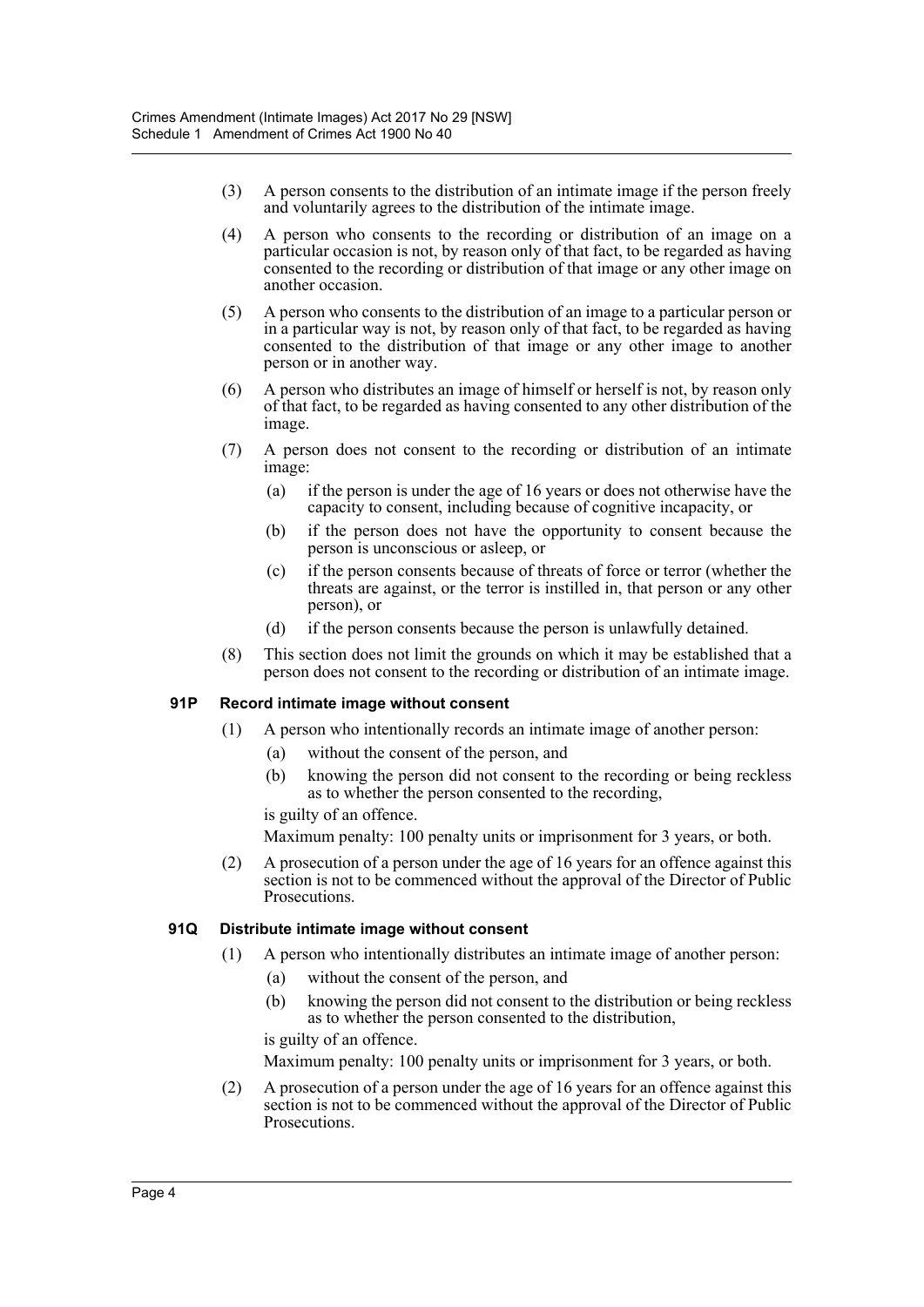#### **91R Threaten to record or distribute intimate image**

- (1) A person who threatens to record an intimate image of another person:
	- (a) without the consent of the other person, and
	- (b) intending to cause that other person to fear that the threat will be carried out,

is guilty of an offence.

Maximum penalty: 100 penalty units or imprisonment for 3 years, or both.

- (2) A person who threatens to distribute an intimate image of another person:
	- (a) without the consent of the other person, and
	- (b) intending to cause that other person to fear that the threat will be carried out,

is guilty of an offence.

Maximum penalty: 100 penalty units or imprisonment for 3 years, or both.

- (3) A threat may be made by any conduct, and may be explicit or implicit and conditional or unconditional.
- (4) A person may threaten to distribute an image whether or not the image exists.
- (5) In proceedings for an offence against this section, the prosecution is not required to prove that the person alleged to have been threatened actually feared that the threat would be carried out.
- (6) A prosecution of a person under the age of 16 years for an offence against this section is not to be commenced without the approval of the Director of Public Prosecutions.

#### **91S Court may order rectification**

- (1) A court that finds a person guilty of an offence against section 91P or 91Q may order the person to take reasonable actions to remove, retract, recover, delete or destroy any intimate image recorded or distributed by the person in contravention of the section within a period specified by the court.
- (2) A person who, without reasonable excuse, contravenes an order made under this section is guilty of an offence. Maximum penalty: 50 penalty units or imprisonment for 2 years, or both.
- (3) An offence against this section is a summary offence.

#### **91T Exceptions**

- (1) A person does not commit an offence against section 91P or 91Q if:
	- (a) the conduct alleged to constitute the offence was done for a genuine medical or scientific purpose, or
	- (b) the conduct alleged to constitute the offence was done by a law enforcement officer for a genuine law enforcement purpose, or
	- (c) the conduct alleged to constitute the offence was required by a court or otherwise reasonably necessary to be done for the purpose of legal proceedings, or
	- (d) a reasonable person would consider the conduct of the accused person acceptable, having regard to each of the following (to the extent relevant):
		- (i) the nature and content of the image,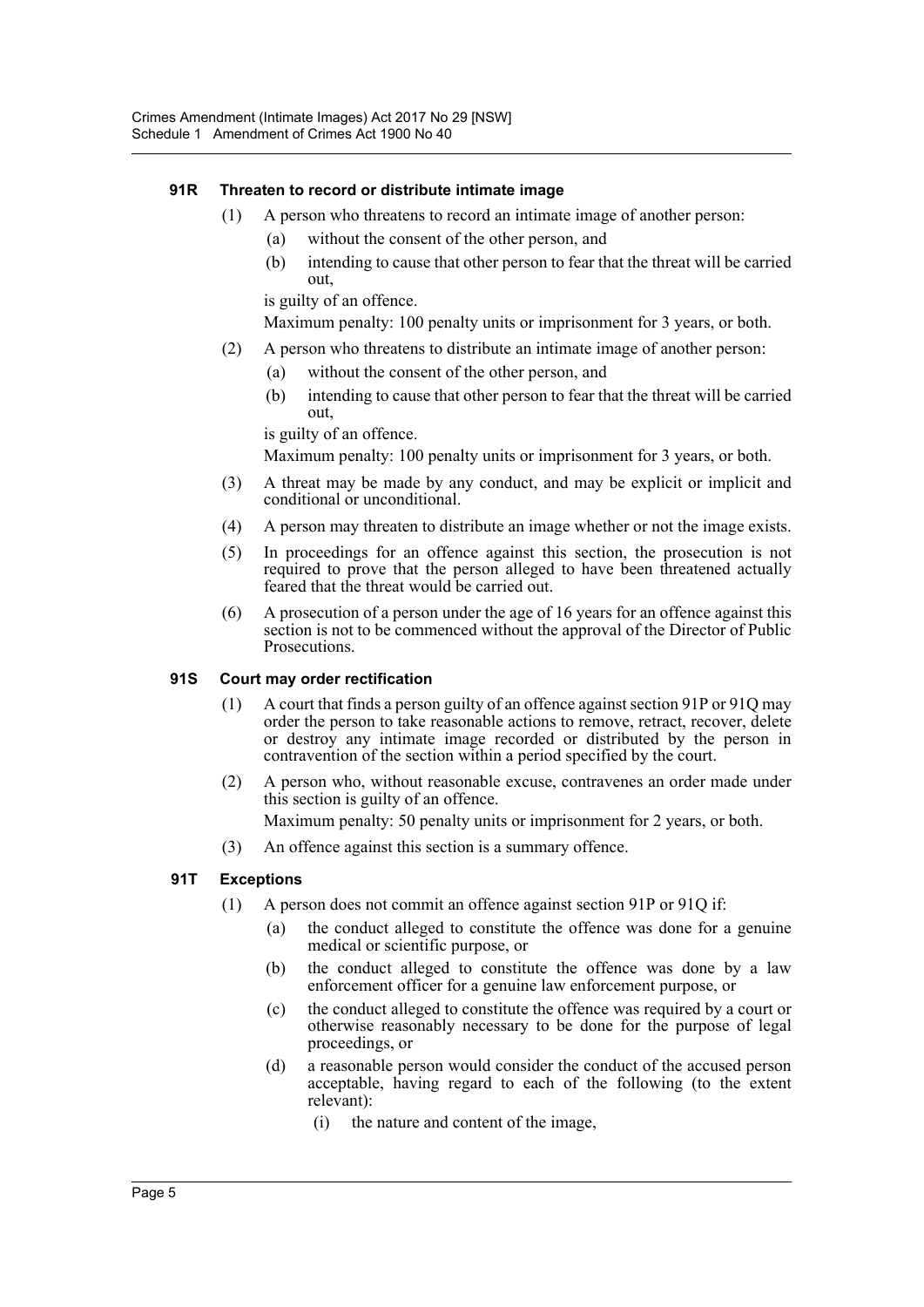- (ii) the circumstances in which the image was recorded or distributed,
- (iii) the age, intellectual capacity, vulnerability or other relevant circumstances of the person depicted in the image,
- (iv) the degree to which the accused person's actions affect the privacy of the person depicted in the image,
- (v) the relationship between the accused person and the person depicted in the image.
- (2) In this section:

*law enforcement officer* means a police officer or other person who exercises law enforcement functions under a law of this State, another State, a Territory or the Commonwealth.

#### **[3] Section 428B Offences of specific intent to which Part applies**

Insert in paragraph (b) of the Table, after the matter relating to section 91:

91P (intentionally record intimate image)

91Q (intentionally distribute intimate image)